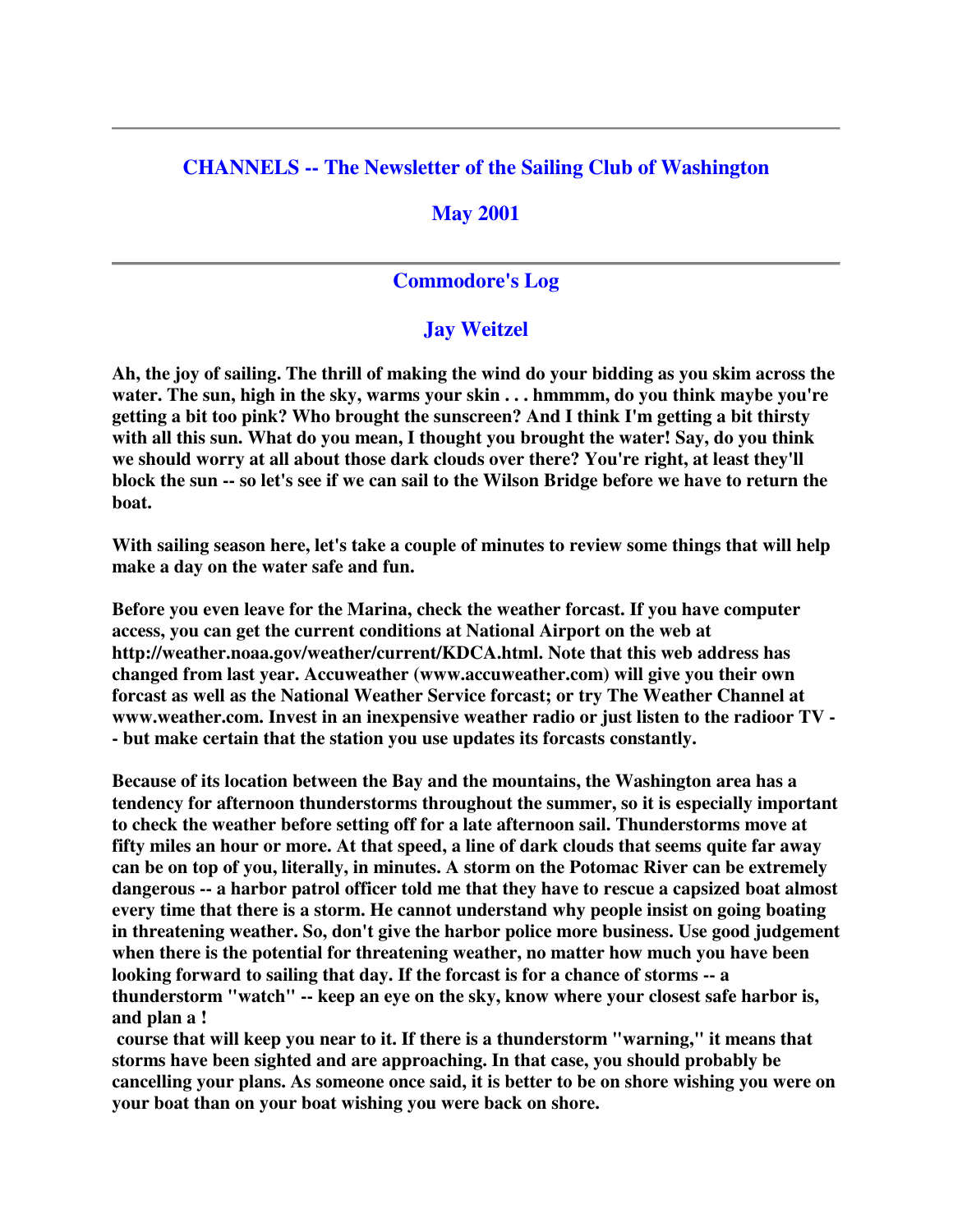**When you arrive at the marina, check the boat thoroughly. Is the rigging secure? Are the centerboard and rudder moving freely? Is all required safety equipment aboard and functional, including one PFD for each person plus a throwable cushion? Are the sails in** good condition? Never leave shore with a tear in a sail. Not only is that sail unsafe, but you will ruin it by using it. If you are in a Flying Scot, is there a paddle and bailer? If you are in **a cruiser, are the gas tanks full enough?**

**Is the wind sufficiently high that you need to reef the main sail? Unless you are a very experienced sailor, it is much easier to reef a sail at the dock than while underway. It is relatively easy to shake out a reef later. As one SCOW member said to me, "If you THINK you need to reef, then you do."**

**Now, give some thought to your crew. As the skipper you are responsible for their safety. Can they swim? Is this their first time sailing? If so, they should be wearing a PFD. Before you put the boat in the water, brief them on the use of emergency equipment and their duties while aboard. Also brief them on emergency situations, like capsizing and crew overboard. While on the water, remember before tacking or jibing to tell your crew what their duties will be, including any repositioning of crew needed during or after the maneuver. You don't want to be surprised in the middle of a jibe when a crewmember suddenly and unexpectedly moves to the wrong side of the boat.**

**Before you leave the dock, make sure that you and your crew have any other equipment needed for the anticipated conditions. If if is sunny, do you and your crew have a hats, sunglasses and sunscreen? Do you have water -- you can easily become dehydrated on a sunny day and not even realize it. If cool weather is expected, do you have jackets or other appropriate clothing? If there is a chance of rain, do you have foul weather gear? If you expect your crew to work the sheets, do they have sailing gloves?**

**Have you told someone where you are going and when you will be back? Skippers of the cruising boats are required to file float plans, but those are only useful if someone happens** to notice that a boat is missing. And, if you have a cell phone, bring it along in case of **emergency. Finally, do you remember the rules of the road? It is useful each spring to look over the rules to refresh your memory.**

**With just a little common sense and a few precautions, you can make sure that every day on the water will be one filled with pleasant memories.**

**Fair winds and following seas.**

# **SCOW Email Update**

**The SCOW email system was down for a few weeks in early April, because the DSL provider went bankrupt -- yes, our club was a victim of the shake-out in the telecom industry! As a result, the April email edition of Channels was delivered late and internal**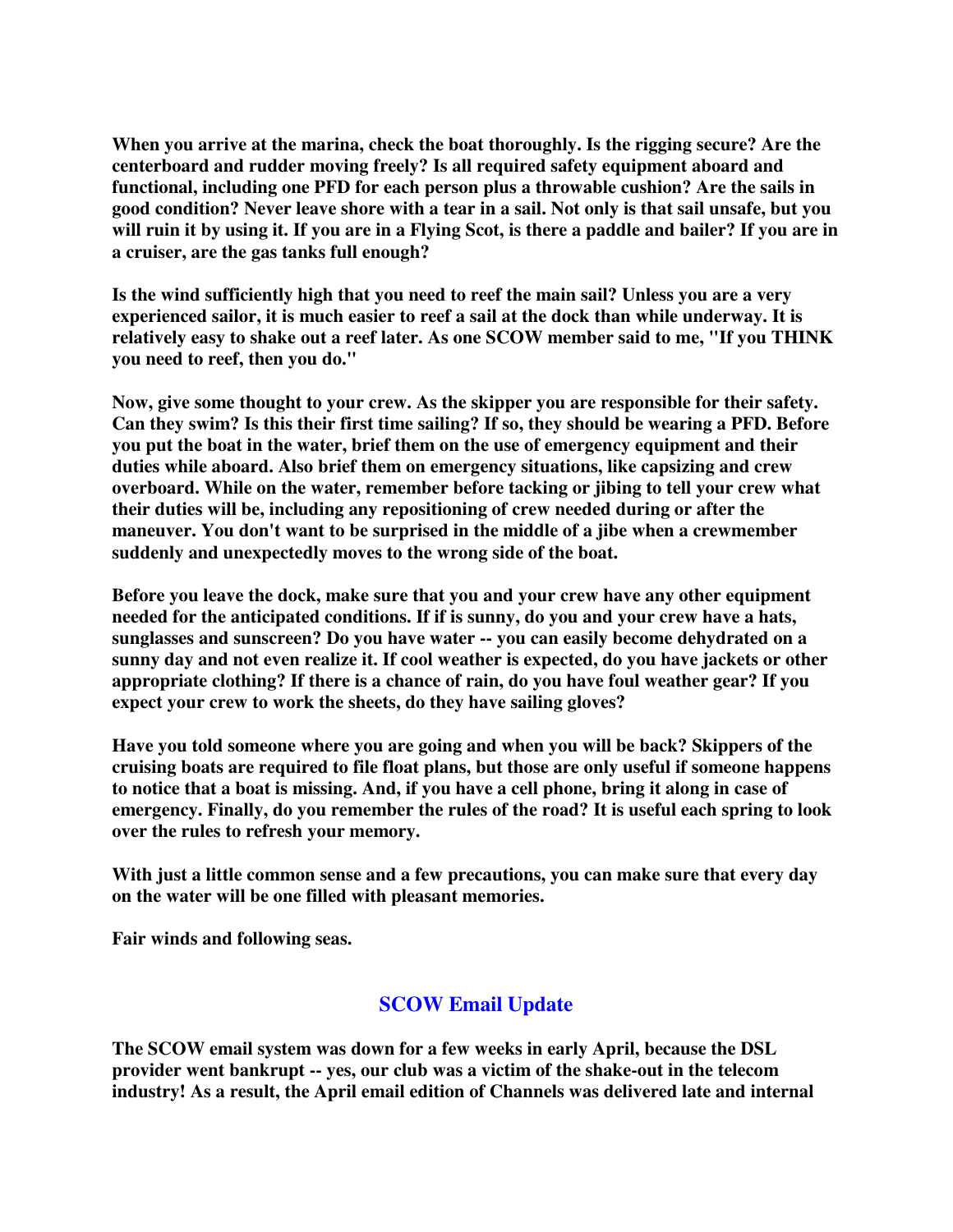**club emails were not delivered during this period. Many thanks to Jeff Teitel, who maintains our email system, for getting the system back up and running so quickly.**

## **"Nobody Yells" at May Membership Meeting**

**Are you new to sailing and intimidated by the thought of going out on the water with a more experienced skipper? Or are you an able-bodied salt concerned about how you'll handle green crew? No matter where you fit into the sailing spectrum, you'll learn how to be more confident on the water and how to make sailing safe and fun at our monthly membership meeting, Monday, May 14th when Womanship Founder Suzanne Pogell shares practical skills about sailing safely without any yelling.**

**Pogell created Womanship, a premier sailing organization for women by women, to empower women on the water. Since 1984 more than 22,000 women from age 18-82 have learned how to take the helm and sail in fair or foul weather. Regardless of your gender or experience level, you're sure to enjoy Pogell's talk about safe sailing under any conditions on Monday night.**

**The program begins at 7:30 PM but come early for some food and fun starting at 6:30 PM at the American Legion Hall, 400 Cameron Street, (around the corner from Gadsby's Tavern), in Old Town Alexandria.**

**And please give a special thank you to our own Sergey Tagashov for sharing his fascinating research about the Russian maritime tradition with us last month. As always, please email me at vice@scow.org with your programming ideas.**

## **Training News Judi Campbell**

**I want to thank all of our great training instructors and especially those who came out on a cold, damp, Saturday in March for Train the Trainer Day. Stuart Ullman did a great job of leading the session. The following instructors attended and participated in a great exchange of ideas and experiences which strengthens the integrity of our courses:**

**Liz Bruening Declan Conroy Larry Gemoets Randy Glantz Dan McClafferty Jim Metcalf Stu Robinson Neil Shepherd Sergey Tagashov Thom Unger Jan Van der Meer**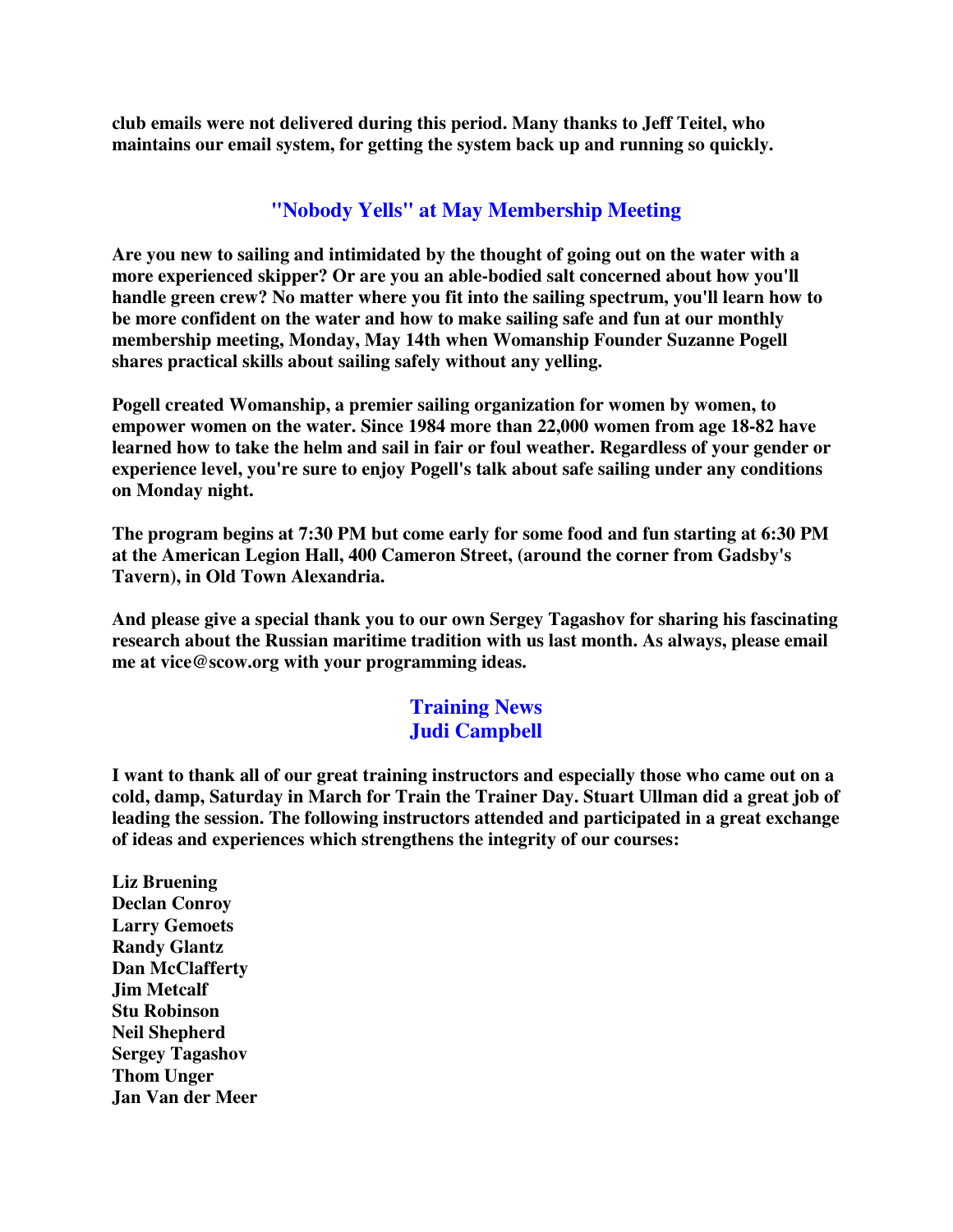**Ed Venere Scott Wainner**

**Also, special thanks to Mick Campbell for making the coffee and donut run.**

**Also special thanks to Barbara Ullman, Chair of the Training Committee, and that Committee, for their work in getting the Training Program off the ground for yet another season.**

**Of the two Basic Sailing classes scheduled thus far, enrollment opened and closed at the Re-Up Brunch. In other words, both sessions are full. I am considering a third offering of Basic Sailing in the August time frame since I have a waiting list that would almost populate another class. This is largely dependent on the availability of our instructors. More later on this.**

**Of the two Cruising Boat classes, both filled immediately. However, I have had one cancellation in the first class beginning April 30. If anyone is interested in this, please contact me at training@scow.org.**

**There are still openings in the one-day Capsize classes scheduled for July 14 and August 18.**

**Please let me know if you have ideas for other types of training.**

**See you on the water!**

# **SCOW Skippers (as of April 15, 2001)**

**Flying Scots**

**Bev Ashcraft Mary Bashore Susan Berman Jonathan Bramley Tracy Bridgeham Mick Campbell Judi Campbell Dave Carstens Cathleen Chapman Michael Clifford Julia Clones Len Collins Shayna Collins Susan Donahue Jeff Elder**

**Thomas Flesher Larry Gemoets Carroll George Cathy Hess Peter Hirshman Ed Kaszinski Elan Krueger Ben Lesser Akiva Liberman Leif Loheide Dan McClafferty Nancy McNamara Ernest Nussbaum Joan O'Kane Deo Pachas**

**Larry Pfeifle Amy Plett Karen Plett Dave Rabinowitz David Richter John Rogers Rebecca Roper Kathryn Scott Neil Shepherd Sergey Tagashov Wilson Varga Geoffrey Wilson David Wolfe**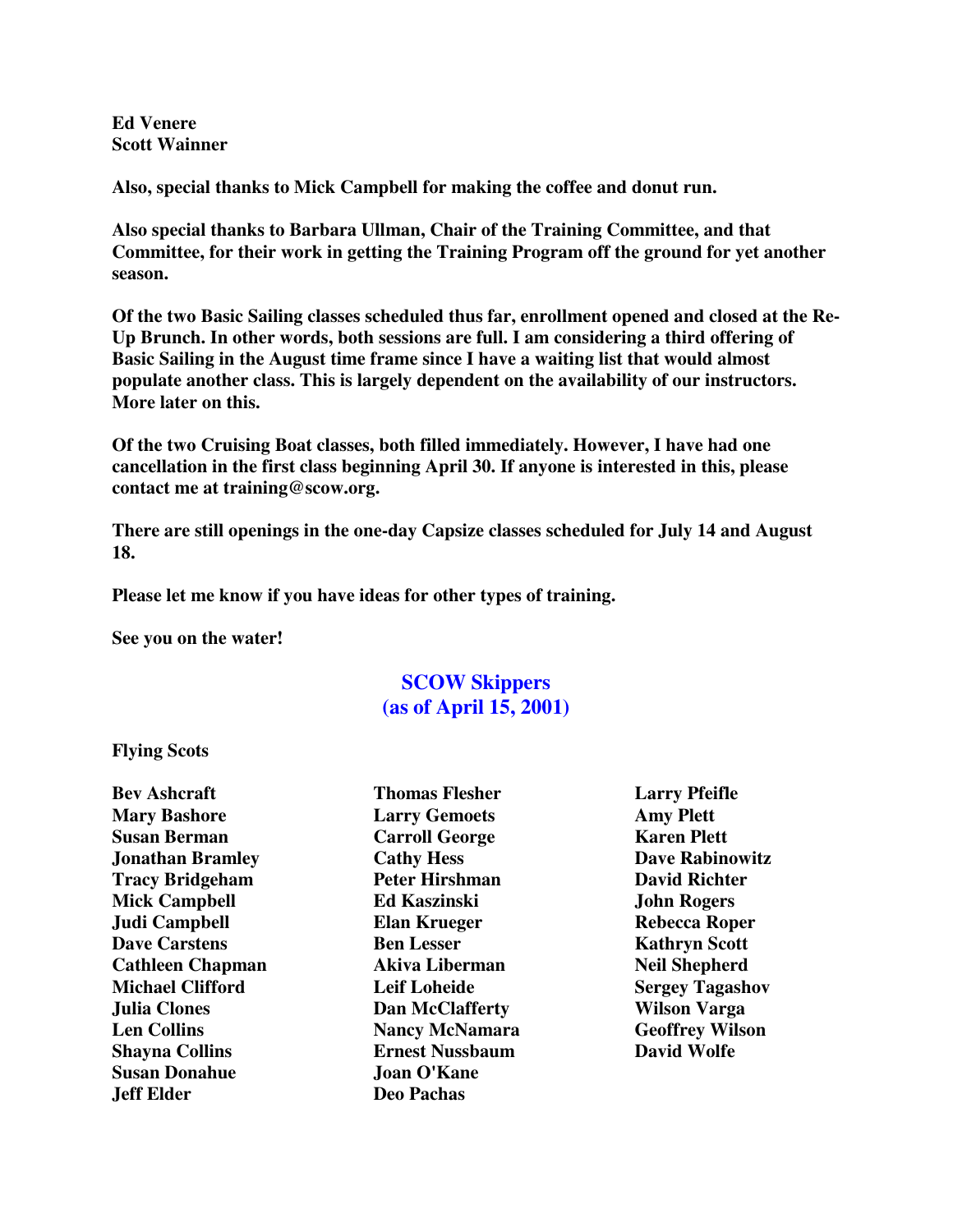**Cruisers**

**Bob Bruening Roy Cooper John Dickinson Scott Getzow Graham Leadbetter**

**Both Flying Scots & Cruisers**

**Bill Bernhards Liz Bruening Declan Conroy Joe DePoorter Dale Eager William Gillespie Randy Glantz Chuck Hollister**

**Robert Lucas Daniel Ostrowski Jack Sherman**

**Max Williamson Francis Wu**

**Virginia Ivin Nancy Little Monica Maynard Larry McAndrews Jim Metcalf Stu Robinson David Scheuermann Jeff Teitel**

**Stuart Ullman Thom Unger Ed Venere Arthur Von Pieschel Scott Wainner Jay Weitzel Henry Yung**

## **Racing News Bill Bernhards**

**When I first joined SCOW I had very little sailing experience. But I would come down on Tuesday nights whenever I could and go out with the skippers who were racing. They** taught me how to put the boats in the water, how to rig the boat, and how to adjust sails. As **I got more familiar with sailing they let me take the tiller and round a few marks. They** showed me how to dock a boat and what to do when we ran aground (I got to practice that **a lot). In short they taught me all the basics of sailing and then some.**

**The following year these small boat races disappeared. I'm not sure why, probably because these informal races were not organized enough.**

**Well now those same informal, low-key races, in our flying scots, are back. The club started organizing these last year and they were a success. The main purpose was to get our club members out on the water and give everyone a chance to sail. Even if you have never sailed before you will be able to go out every Tuesday starting at 6:30pm. All you need to do is show up-everyone sails.**

Not only did I learn how to sail that year, but also I was able to take SCOW's sailing test **the following year and become a skipper myself (without taking the introduction to sailing course). So come down, meet the skippers offer to help put the boats in and take them out. Ask questions, make friends and learn to sail.**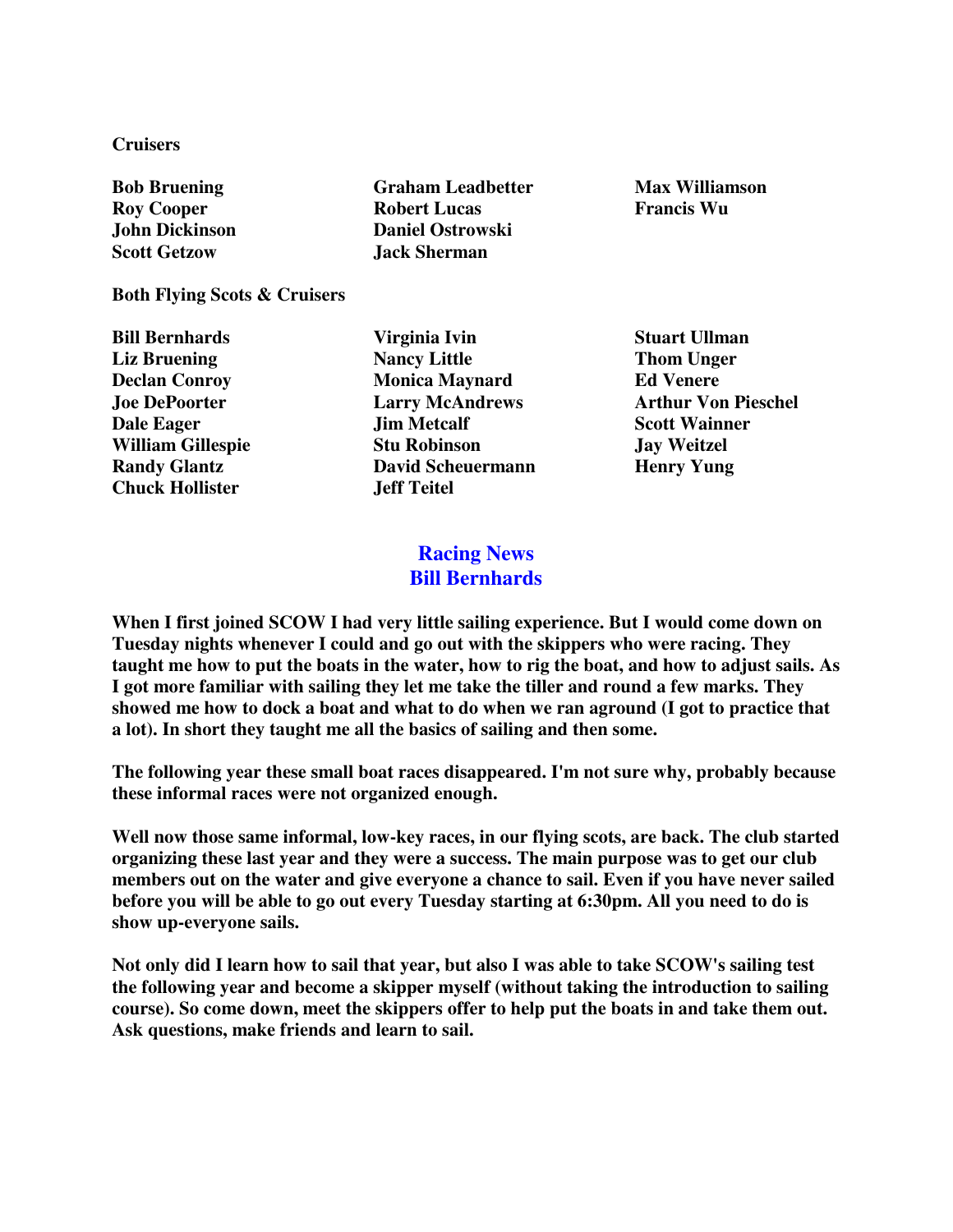## **Social Activities More Fun to Come Matt Gaston, SCOW's Swingin' Social Chair**

**Now that sailing season's in full swing, there's even more reason to socialize with your fellow sailors. And of course, the best way to do that is Social Sail. You probably know that it's every Thursday at the marina. You also probably know that it's a great way to grab a meal and a sail after work. But what you may not know is that it takes volunteers to make that happen.**

**And that's where you come in. Next time you're at Social Sail, or a monthly members meeting, introduce yourself to Erica Vey and Ben Lesser, your friendly neighborhood social sail coordinators. And offer to volunteer at one of the upcoming Social Sails. Each week, we need three people to make it happen -- Chef I, Chef II and a Dockmaster. And** their job is to line those people up. They've done a good job, but save them a phone call and sign up with them. It's a great way to meet folks in the club, and to take an active role in **keeping one of our most popular programs going. There are slots open all summer, so don't hesitate.**

**Other fun -- we're going to try and have some outings in conjunction with some of the Bay raftups this Summer. When the Bay fleet is rafting up near a fun port, like St. Michaels or Solomons Island, we'll try and set up a land crew to meet them ashore at one of the fine** restaurants in the vicinity. Sort of a little surf and turf, or sail and tire as the case may be. **I'll try to pinpoint exact dates soon, and I could use some help coordinating this, so don't hesitate to e-mail or call.**

**And, around mid-Summer, I'd like to try and arrange an outing to Smith Island, MD. It's an all-day outing, with a cruise across the Chesapeake from Point Lookout, and touring on the island, followed by a cruise home. Keep an eye on this space for more details. And, just** to give me an idea, let me know if you're interested so I can know how big of a group we **might have.**

**I'm also looking for volunteers to coordinate the annual SCOW Crab Feast in August and the Holiday Raft-Up (that isn't really a raftup) in December.**

**All interested volunteers and participants should get in touch with me via e-mail at social@scow.org or call me at (703) 683-7855 (w); or (703) 838-0645 (h). Or just corner me at Social Sail, Racing Night, or the monthly meeting. I'm always available.**

**With your help, we can build on the momentum of the Caribbean Party and the Re-Up Brunch and have a swingin' social year.**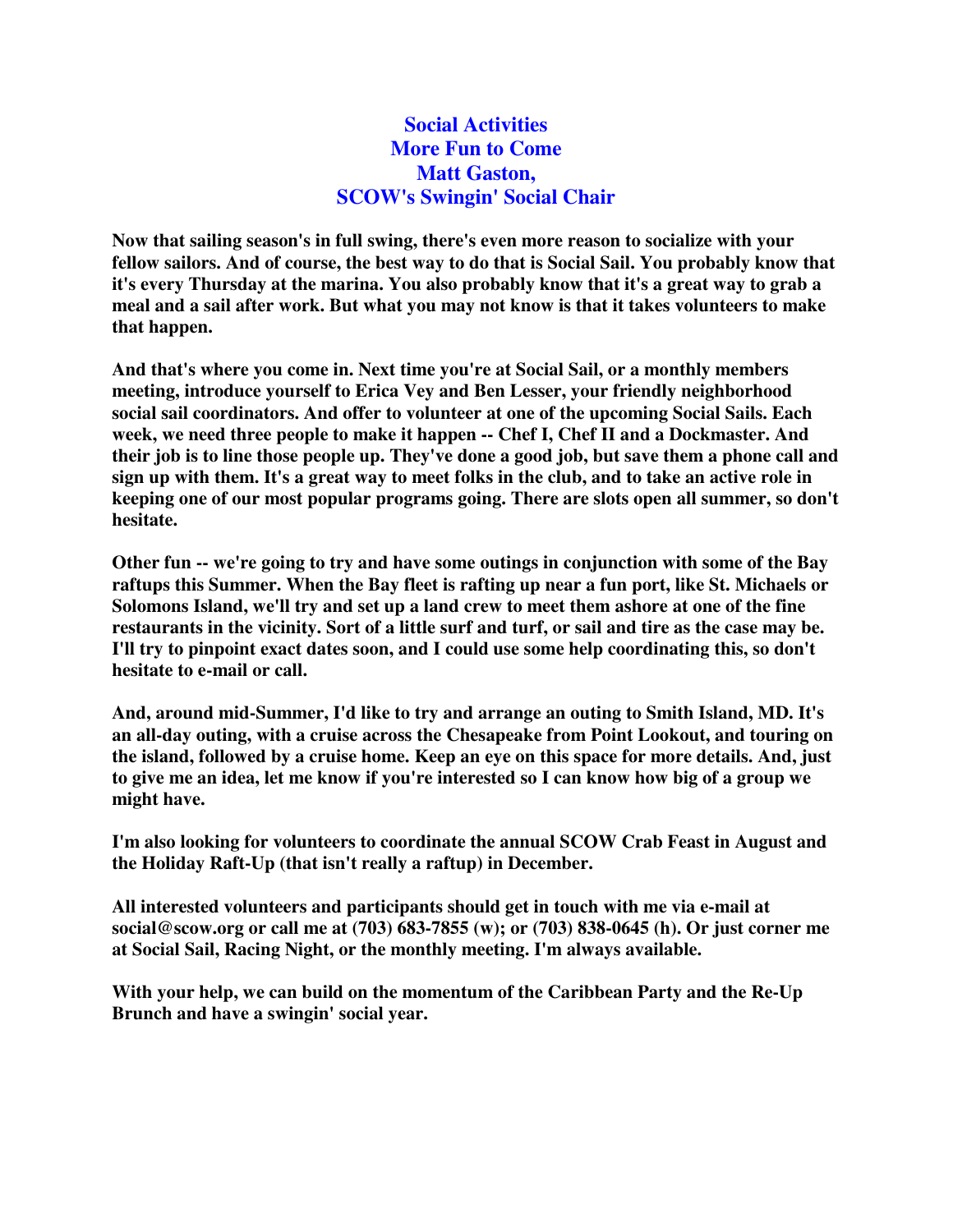## **Skipper Coordinator News Joan O'Kane**

**New Combinations**

**The combinations on the locks to the Flying Scot sail locker, F Dock and the cruising boats have been changed for the new sailing season. If you are a paid-up skipper and haven't received the new combinations in the mail, please call or email me as soon as possible. Many thanks to Bill Bernhards, Karen Bond, Jim Metcalf and Thom Unger for their help in changing the combinations.**

**Who knew it would take a brain trust to figure out those padlocks?**

**Checkout Day Sunday, May 20th**

**We have a Checkout Day scheduled for Sunday, May 20th. Although this Checkout Day is scheduled close to the end of the Basic Sailing class for the convenience of those in the class, anyone who has passed the Flying Scot written exam may schedule a checkout for that day. If you are interested in checking out on the Flying Scots, there is still some time to submit the written exam and schedule a water checkout for May 20th. But don't delay! Checkout times on Checkout Day will be scheduled on a space available basis. Drop-ins will not be allowed. Please call or email me for more information.**

**Don't worry if you can't make it to Checkout Day on May 20th. We have a second Checkout Day scheduled for Sunday, June 24th.**

**Of course, you don't need to wait for a Checkout Day in order to check out on either the Flying Scots or the cruising boats. Once you have passed the written exam, you can check out at any time with one of the board-approved checkout skippers. Just call or email me to set up a checkout session.**

**Boating Safety Education Certificates**

**Ever heard of CDCR 19-10-1010.6? It's the D.C. regulation that says "any person who is operating or navigating any vessel shall have in his or her possession satisfactory evidence of having completed an approved boating safety course".**

**Although SCOW has asked for several years that skippers provide a photocopy of their boating safety education certificates for their skipper files, there are still a number of skippers who haven't submitted theirs. The board decided at the March board meeting against preventing skippers from renewing or obtaining boating privileges if they haven't submitted a copy of their boating safety education certificate. However, this decision could be revisited if it becomes a problem.**

**Obtaining a certificate of boating safety education is relatively quick and painless. The D.C. Harbor Patrol will accept a certificate of completion from any course approved by the U.S.**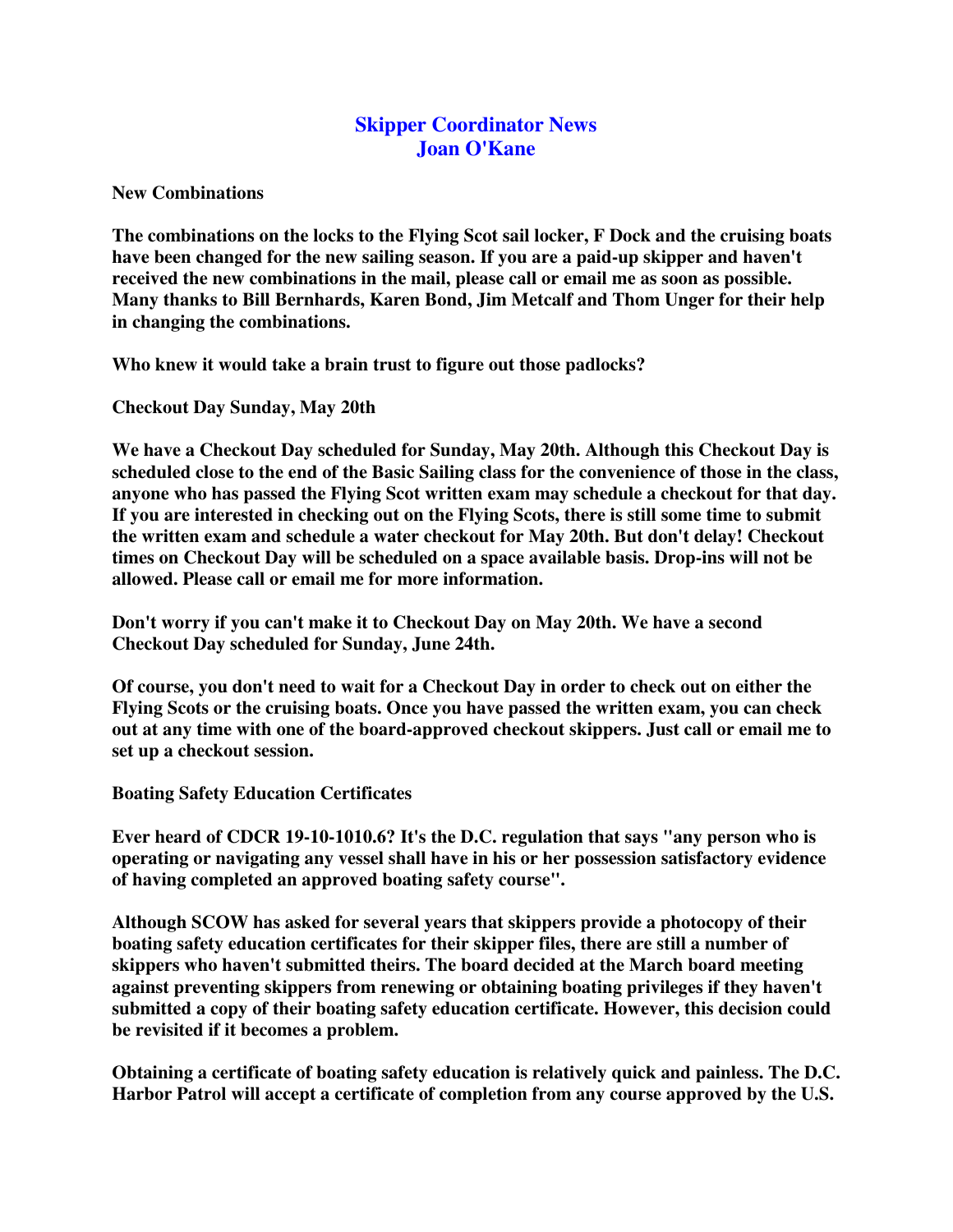**Coast Guard and the National Association of State Boating Law Administrators (NASBLA). The online test of the BoatU.S. Foundation at http://www.boatus.com/onlinecourse meets this requirement. It's very user-friendly and if you need to log out of it, you can log back in where you left off. It's also free!**

**For those of you who still haven't obtained a certificate of boating safety education, why not do it in time for the Safe Boating Campaign Celebration on Thursday, May 24th? For more information about the Safe Boating Campaign, take a look at their website at http://www.safeboatingcampaign.com/**

**And if you get stopped by the D.C. Harbor Patrol without a boating safety education certificate, don't say you weren't warned!**

**Call or email me if you have any questions about D.C.'s boating safety education requirements. I'm learning more than I ever wanted to know!**

# **River Activities Jon Allen**

The 1st river cruise is on the 27th of April. We need boats and skippers to sign-up. It is a great way to meet people in SCOW. We have a rather large river fleet in the club - so, I **expect more than 3 boats.**

If you don't sign-up for crew - it doesn't mean you don't have a chance to get on a boat that **night. Show up at the dock and many times there will be no shows. Contact me at river@scow.org or by phone if you are interested in the river cruises or have any questions.**

**We are having the next one on May 11th.**

## **Bay Activities Jon Allen**

**The Easter raft-up was a lot of fun, despite the lack of boats. Stu Robinson on Gamgee anchored out at the Rhode river. Bob Beckman anchored Helios out at Mill Creek on the Patuxent river. It was a pleasant weekend, but I think a lot of people didn't have their boats ready for the season.**

**The next raft-up is on Memorial Day weekend. Please contact me if you desire to crew. We had bay skippers willing to take people out, but very few people signed up. The Memorial Day weekend is a 2 day raft-up. Boats can show up for one or both days. We should get some nice pictures of all the boats.**

**May 26th - Dun Cove on the Choptank May 27th - Hudson Creek on the Little Choptank**